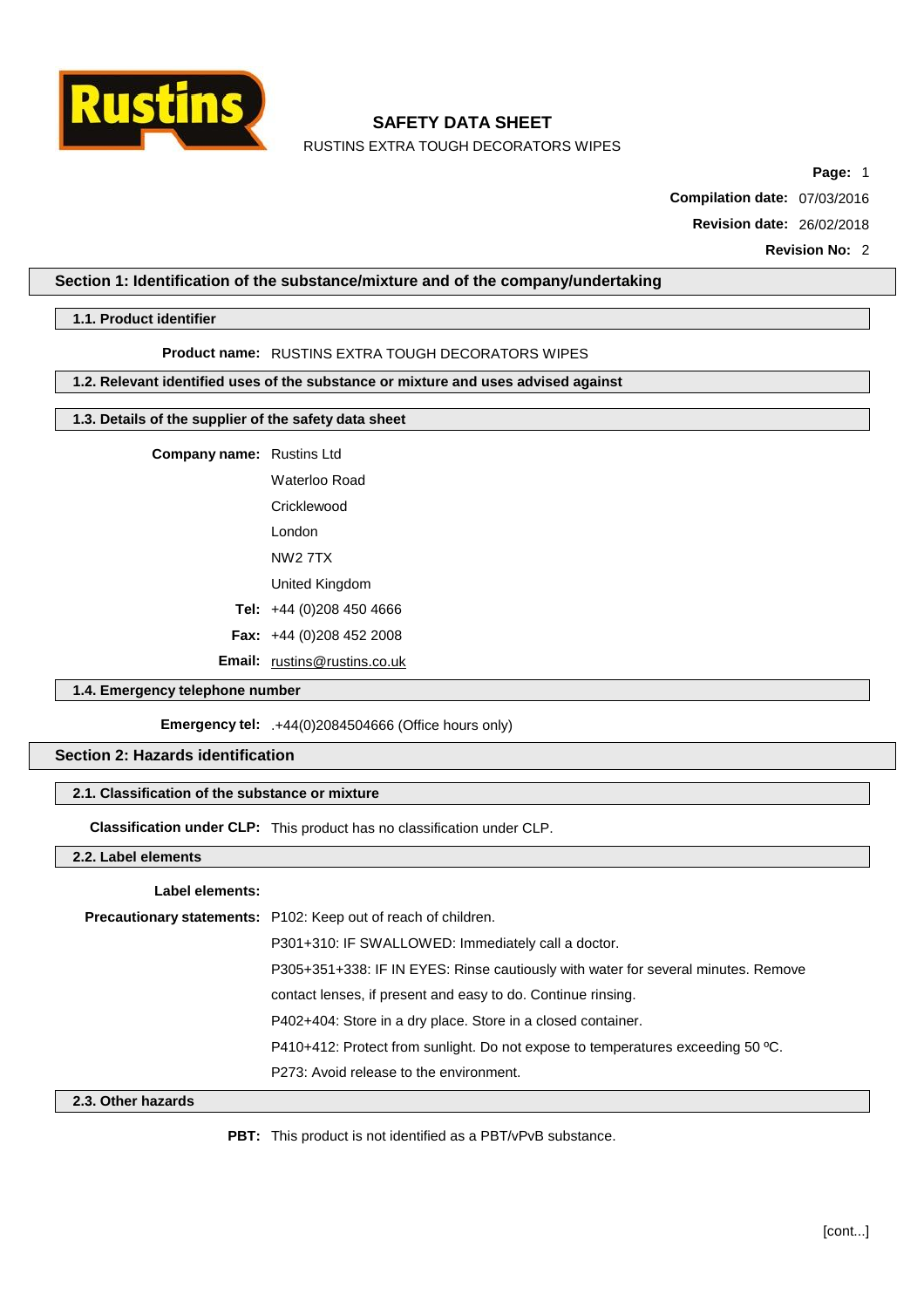## RUSTINS EXTRA TOUGH DECORATORS WIPES

**Page:** 2

### **Section 3: Composition/information on ingredients**

### **3.2. Mixtures**

### **Hazardous ingredients:**

**ETHANOL** 

| <b>EINECS</b> | CAS     | PBT/WEL                                                 | <b>CLP Classification</b> | Percent |
|---------------|---------|---------------------------------------------------------|---------------------------|---------|
| 200-578-6     | 64-17-5 | Substance with a Community<br>workplace exposure limit. | Flam. Lig. 2: H225        | 4.657%  |

## DIMETHYL SUCCINATE

| '06-<br>19-9<br>-1/8<br>-----<br>--<br>. .<br>റാ-' | 203 |  | $\sim$ $\sim$ $\sim$ $\sim$ $\sim$ $\sim$ |  |
|----------------------------------------------------|-----|--|-------------------------------------------|--|
|                                                    |     |  |                                           |  |

### **Non-classified ingredients:**

#### 5-CHLORO-2-METHYL-2H-ISOTHIAZOL-3-ONE

| <b>EINECS</b> | CAS        | PBT/WEL                  | <b>CLP Classification</b>          | Percent |
|---------------|------------|--------------------------|------------------------------------|---------|
|               | 55965-84-9 | $\overline{\phantom{0}}$ | Skin Corr. 1B: H314; Skin Sens. 1: | 0.090%  |
|               |            |                          | H317                               |         |

## **Section 4: First aid measures**

**4.1. Description of first aid measures**

**Skin contact:** Not applicable.

**Eye contact:** Bathe the eye with running water for 15 minutes.

**Ingestion:** Wash out mouth with water. Consult a doctor.

**Inhalation:** Not applicable.

### **4.2. Most important symptoms and effects, both acute and delayed**

**Skin contact:** No symptoms.

**Eye contact:** There may be irritation and redness.

**Ingestion:** There may be soreness and redness of the mouth and throat. There may be difficulty swallowing.

**Inhalation:** No symptoms.

**Delayed / immediate effects:** Immediate effects can be expected after short-term exposure.

**4.3. Indication of any immediate medical attention and special treatment needed**

### **Section 5: Fire-fighting measures**

### **5.1. Extinguishing media**

**Extinguishing media:** Carbon dioxide. Dry chemical powder.

### **5.2. Special hazards arising from the substance or mixture**

**Exposure hazards:** Not applicable.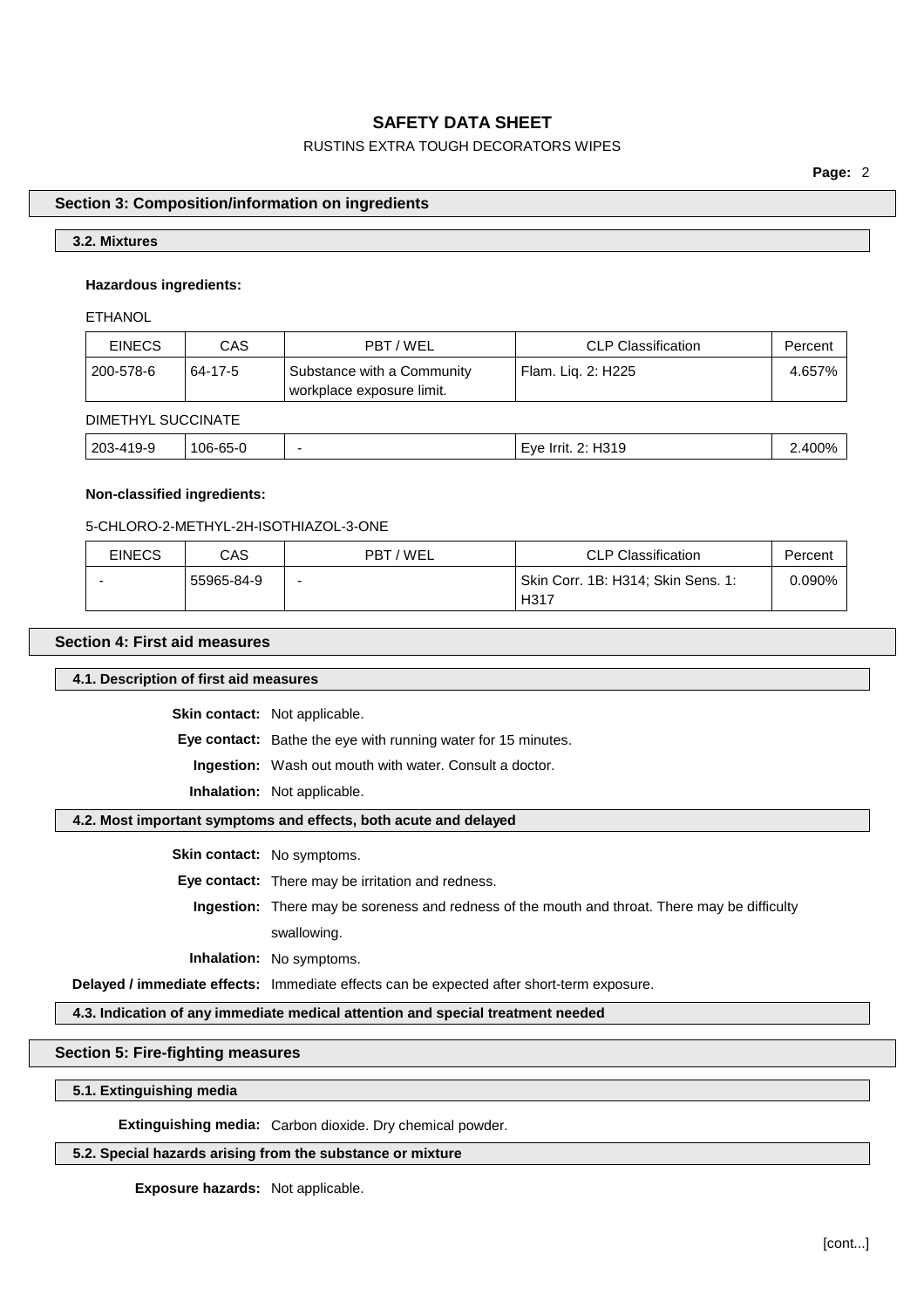## RUSTINS EXTRA TOUGH DECORATORS WIPES

**Page:** 3

### **5.3. Advice for fire-fighters**

**Advice for fire-fighters:** Not applicable.

## **Section 6: Accidental release measures**

### **6.1. Personal precautions, protective equipment and emergency procedures**

**Personal precautions:** Refer to section 8 of SDS for personal protection details.

**6.2. Environmental precautions**

**Environmental precautions:** Do not discharge into drains or rivers.

#### **6.3. Methods and material for containment and cleaning up**

**Clean-up procedures:** Not applicable.

**6.4. Reference to other sections**

## **Section 7: Handling and storage**

**7.1. Precautions for safe handling**

**Handling requirements:** Not applicable.

#### **7.2. Conditions for safe storage, including any incompatibilities**

**Storage conditions:** Keep container tightly closed. Keep away from direct sunlight.

**Suitable packaging:** Must only be kept in original packaging.

**7.3. Specific end use(s)**

### **Section 8: Exposure controls/personal protection**

**8.1. Control parameters**

**Hazardous ingredients:**

### **ETHANOL**

#### **Workplace** exposure limits: **Respirable** dust

| State | 8 hour TWA | 15 min. STEL | 8 hour TWA | 15 min. STEL |
|-------|------------|--------------|------------|--------------|
| UΚ    | 1920 mg/m3 |              |            |              |

#### **DNEL/PNEC Values**

**DNEL / PNEC** No data available.

**8.2. Exposure controls**

**Engineering measures:** Not applicable.

**Respiratory protection:** Respiratory protection not required.

**Hand protection:** Not applicable.

**Eye protection:** Not applicable.

**Skin protection:** Not applicable.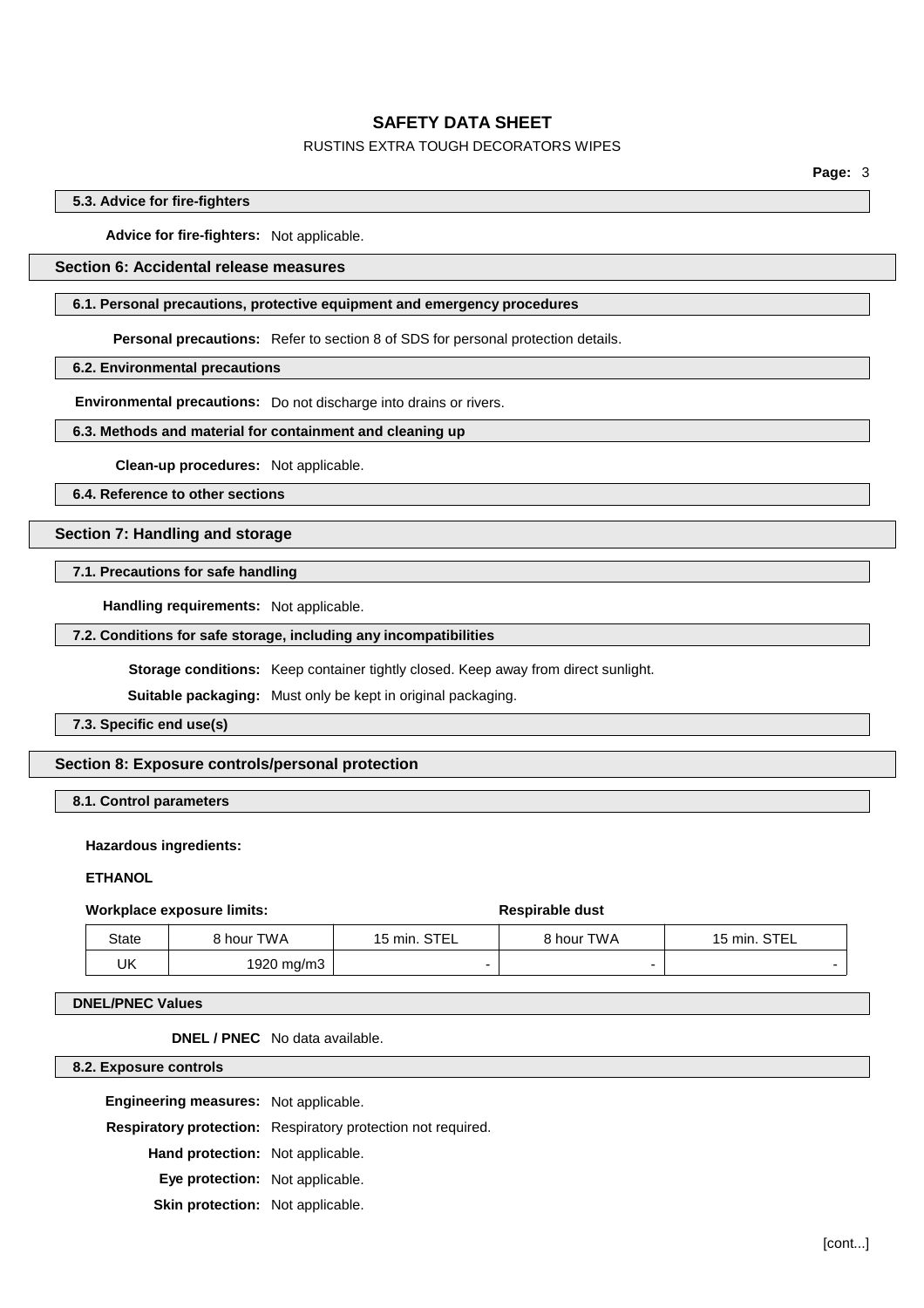## RUSTINS EXTRA TOUGH DECORATORS WIPES

**Page:** 4

## **Section 9: Physical and chemical properties**

|                                                         | 9.1. Information on basic physical and chemical properties |                                                   |                                  |
|---------------------------------------------------------|------------------------------------------------------------|---------------------------------------------------|----------------------------------|
|                                                         | <b>State:</b> Impregnated fabric wipes                     |                                                   |                                  |
|                                                         |                                                            |                                                   |                                  |
|                                                         | <b>Colour: Off-white</b>                                   |                                                   |                                  |
|                                                         | <b>Odour: Pleasant</b>                                     |                                                   |                                  |
| <b>Evaporation rate:</b> No data available.             |                                                            |                                                   |                                  |
|                                                         | <b>Oxidising:</b> No data available.                       |                                                   |                                  |
| <b>Solubility in water: Insoluble</b>                   |                                                            |                                                   |                                  |
|                                                         | <b>Viscosity:</b> Not applicable.                          |                                                   |                                  |
| <b>Boiling point/range °C:</b> No data available.       |                                                            | <b>Melting point/range °C:</b> No data available. |                                  |
| <b>Flammability limits %: lower:</b> No data available. |                                                            |                                                   | <b>upper:</b> No data available. |
|                                                         | <b>Flash point °C:</b> No data available.                  | Part.coeff. n-octanol/water: No data available.   |                                  |
| Autoflammability <sup>°</sup> C: No data available.     |                                                            | Vapour pressure: No data available.               |                                  |
|                                                         | Relative density: No data available.                       | <b>pH:</b> 6.0                                    |                                  |
|                                                         | <b>VOC g/l:</b> No data available.                         |                                                   |                                  |

**9.2. Other information**

**Other information:** No data available.

### **Section 10: Stability and reactivity**

**10.1. Reactivity**

**Reactivity:** Stable under recommended transport or storage conditions.

**10.2. Chemical stability**

**Chemical stability:** Stable under normal conditions.

### **10.3. Possibility of hazardous reactions**

**Hazardous reactions:** Hazardous reactions will not occur under normal transport or storage conditions.

## **10.4. Conditions to avoid**

**Conditions to avoid:** Direct sunlight. Heat.

**10.5. Incompatible materials**

**Materials to avoid:** Strong oxidising agents. Strong reducing agents.

## **10.6. Hazardous decomposition products**

### **Section 11: Toxicological information**

**11.1. Information on toxicological effects**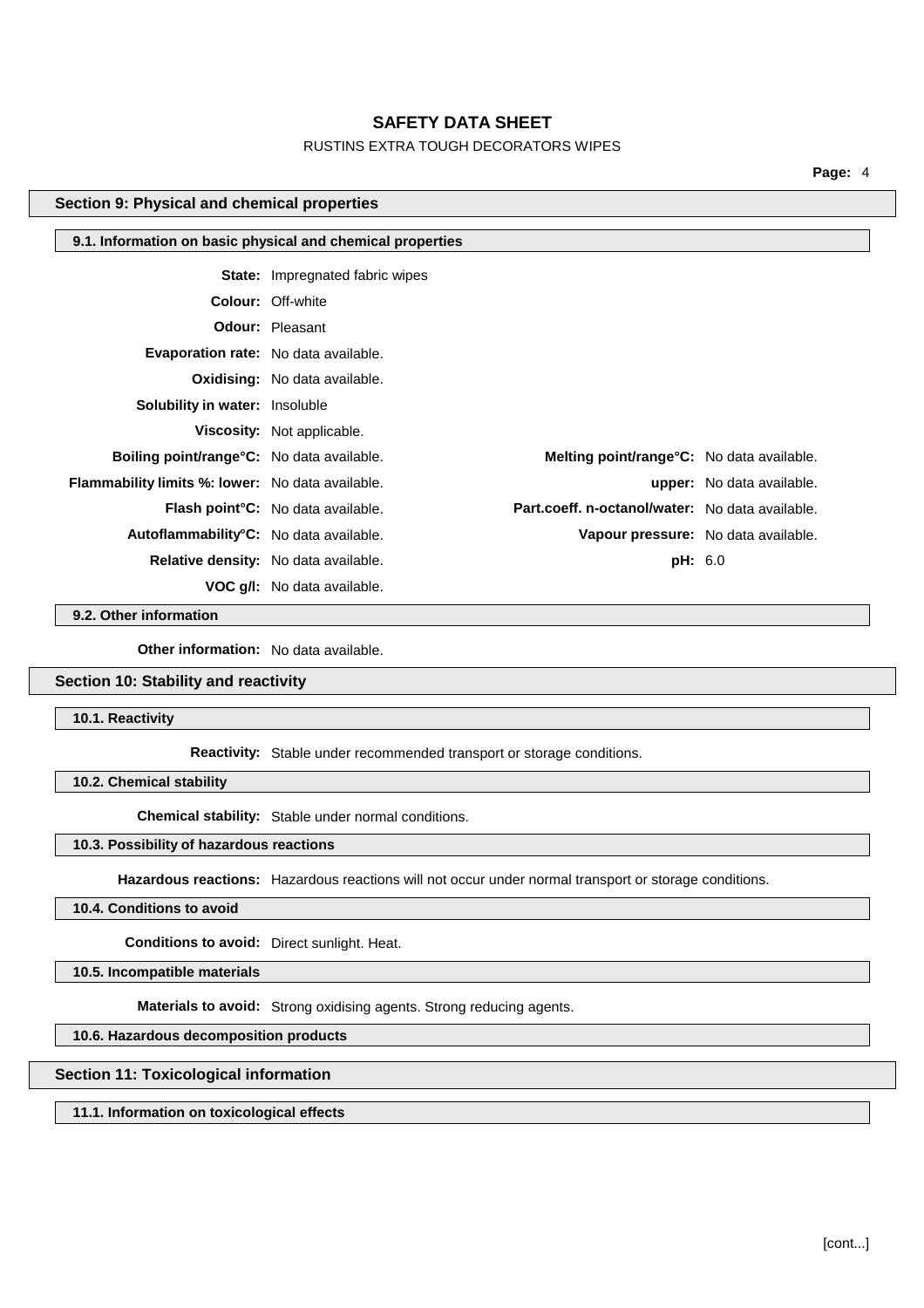## RUSTINS EXTRA TOUGH DECORATORS WIPES

**Page:** 5

#### **Hazardous ingredients:**

#### **ETHANOL**

| <b>IVN</b> | <b>RAT</b> | LD50 | 1440 | mg/kg        |
|------------|------------|------|------|--------------|
| ' ORL      | <b>MUS</b> | LD50 | 3450 | $\mid$ mg/kg |
| ' ORL      | <b>RAT</b> | LD50 | 7060 | mg/kg        |

**Toxicity values:** No data available.

**Symptoms / routes of exposure**

**Skin contact:** No symptoms.

**Eye contact:** There may be irritation and redness.

**Ingestion:** There may be soreness and redness of the mouth and throat. There may be difficulty swallowing.

**Inhalation:** No symptoms.

**Delayed / immediate effects:** Immediate effects can be expected after short-term exposure.

#### **Section 12: Ecological information**

**12.1. Toxicity**

**Ecotoxicity values:** No data available.

**12.2. Persistence and degradability**

**Persistence and degradability:** No data available.

**12.3. Bioaccumulative potential**

**Bioaccumulative potential:** No data available.

**12.4. Mobility in soil**

**Mobility:** No data available.

#### **12.5. Results of PBT and vPvB assessment**

**PBT identification:** This product is not identified as a PBT/vPvB substance.

**12.6. Other adverse effects**

**Section 13: Disposal considerations**

**13.1. Waste treatment methods**

**Disposal operations:** Transfer to a suitable container and arrange for collection by specialised disposal

company.

**NB:** The user's attention is drawn to the possible existence of regional or national regulations regarding disposal.

#### **Section 14: Transport information**